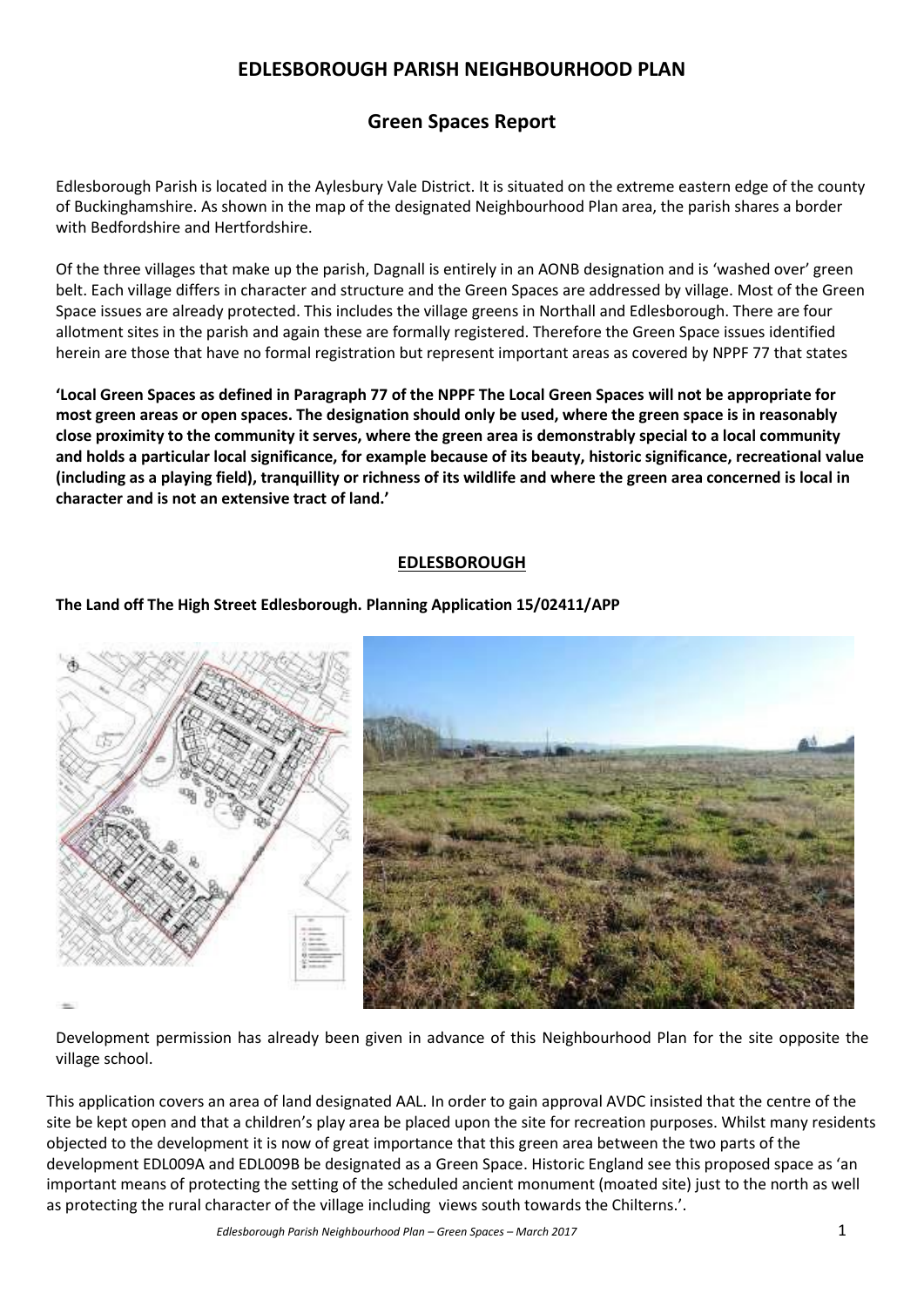## **Green Spaces Report**

### **EDLESBOROUGH (Cont'd)**

### **Edlesborough Churchyard**



Though the 13<sup>th</sup> century church has been declared redundant as a practising church it is still consecrated and used by the parish for occasions such as a carol service. It is owned by The Churches Conservation Trust and is supported by a local sub-group of the parish council The Friends of the Church on the Hill, Edlesborough. The group runs activities such as a Music Festival and a Heritage event. The church building and the churchyard are open to the public every day. The churchyard is closed to new burials but contains the remains of local residents from many hundreds of years past. The churchyard enjoys extensive views over the Vale of Aylesbury and is valued highly by local residents. The churchyard has a wildflower bank that contains rare species of plants.

### **Edlesborough Cemetery**



The closure of the churchyard for burials created a need for a parish cemetery. This was achieved by a grant of land adjacent to the churchyard from The Burghope Trust. In addition to the use as a cemetery the area has seating for residents to enjoy the open space and surrounding area.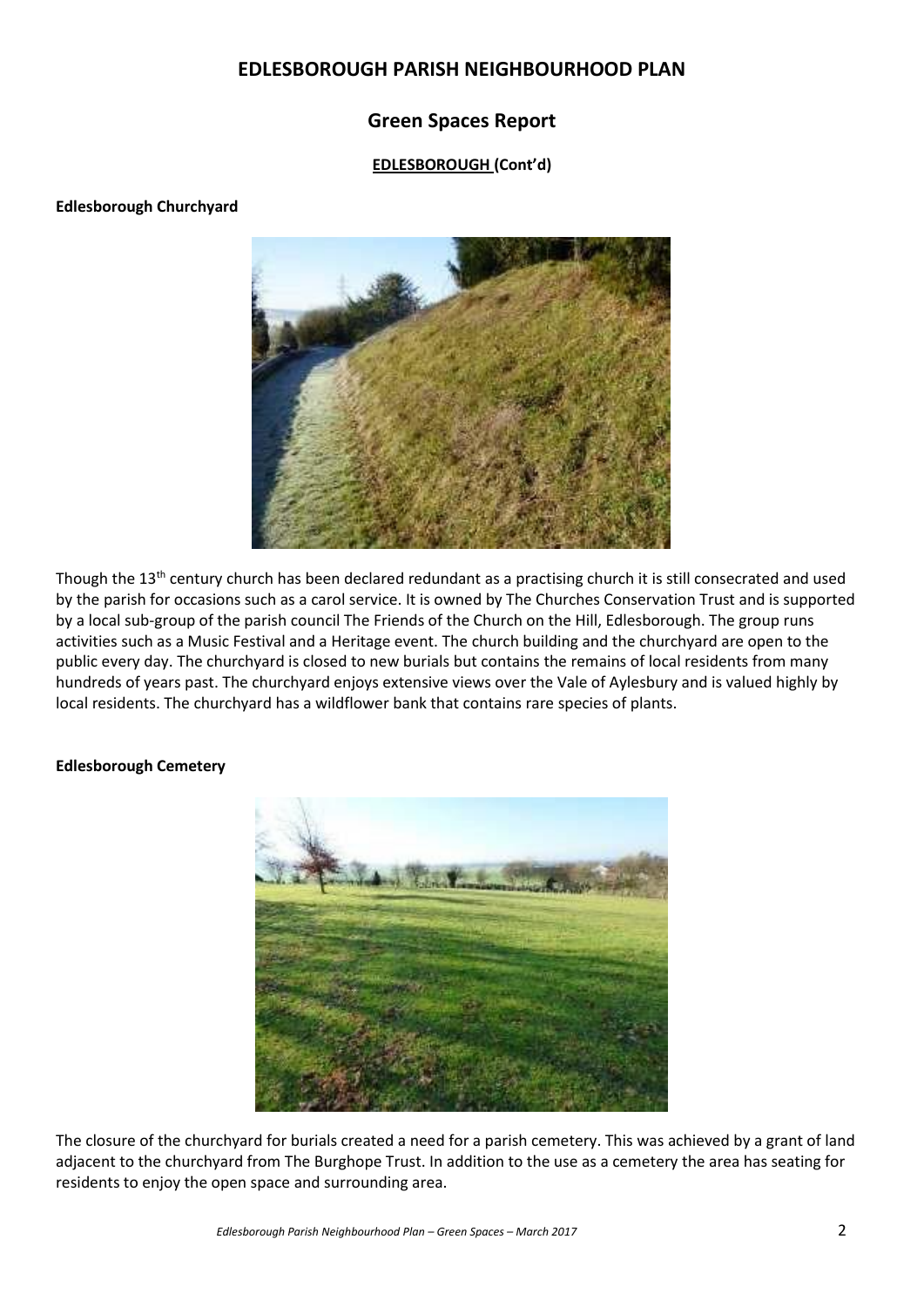## **Green Spaces Report**

### **EDLESBOROUGH (Cont'd)**

### **Edlesborough Green**



Edlesborough Green is a large tract of land at the heart of the village. It comprises two adjacent areas i.e. approximately half is officially designated as Village Green and the other half is registered as Common Land. The land is considered as 'the Jewel in the Crown' of the village. It is a focal point for sporting activities and comprises a children's playground, several football pitches, a basketball practice area, two tennis courts and a cricket pitch. An old pavilion is to be replaced with a new building for which planning permission has been obtained. The annual carnival is held on the green. It is very popular as a meeting place and with dog walkers.

### **Edlesborough Green Allotments**



This site sits at the far end of Edlesborough Green separated by a high hedge. The site is very popular with residents given its central location next to the village green.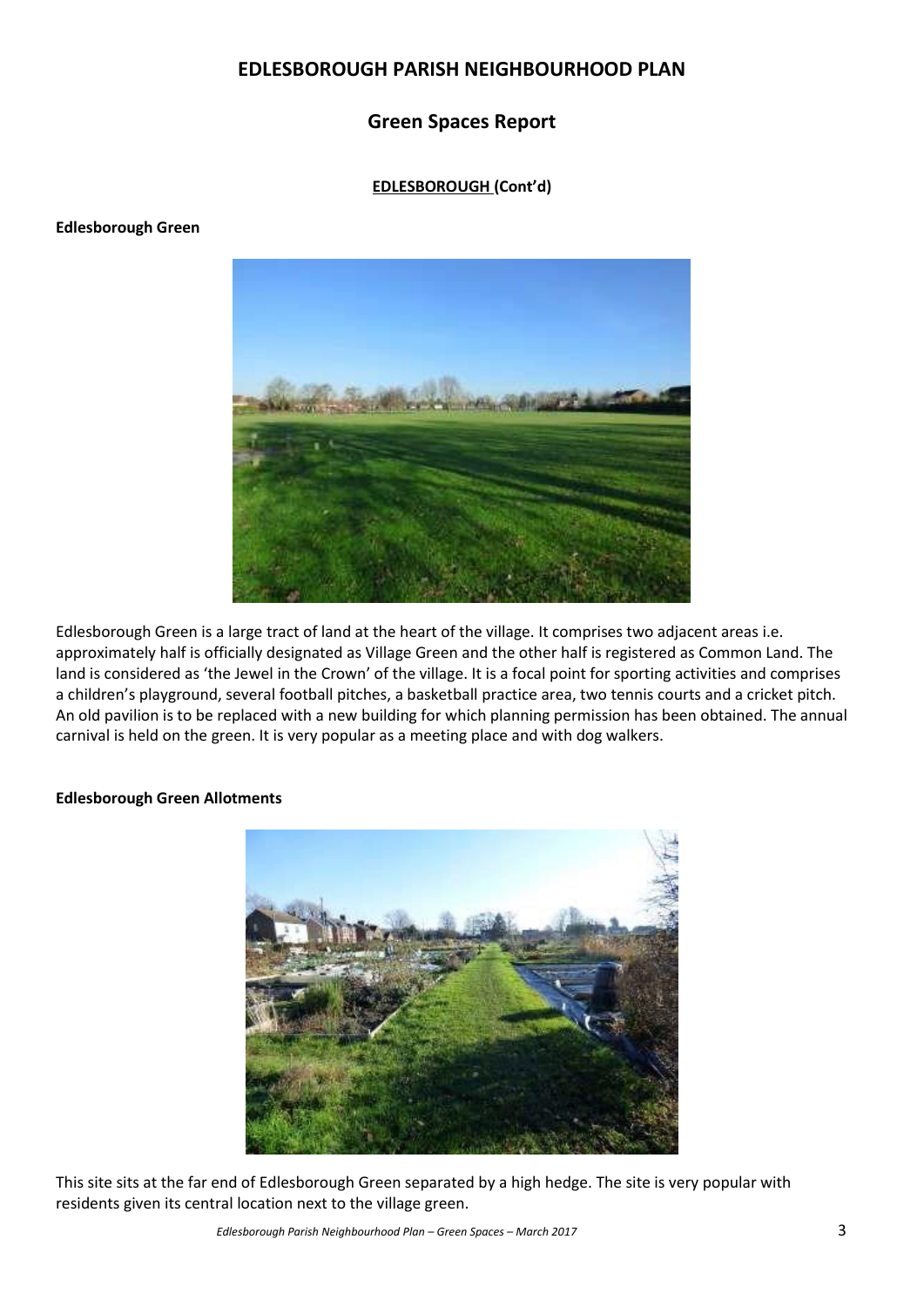# **Green Spaces Report**

# **EDLESBOROUGH (Cont'd)**

#### **Cow Lane Allotments**



It is rare that any plots are left fallow for any length of time. As with the other allotments a parishioner volunteers to be a warden for the site.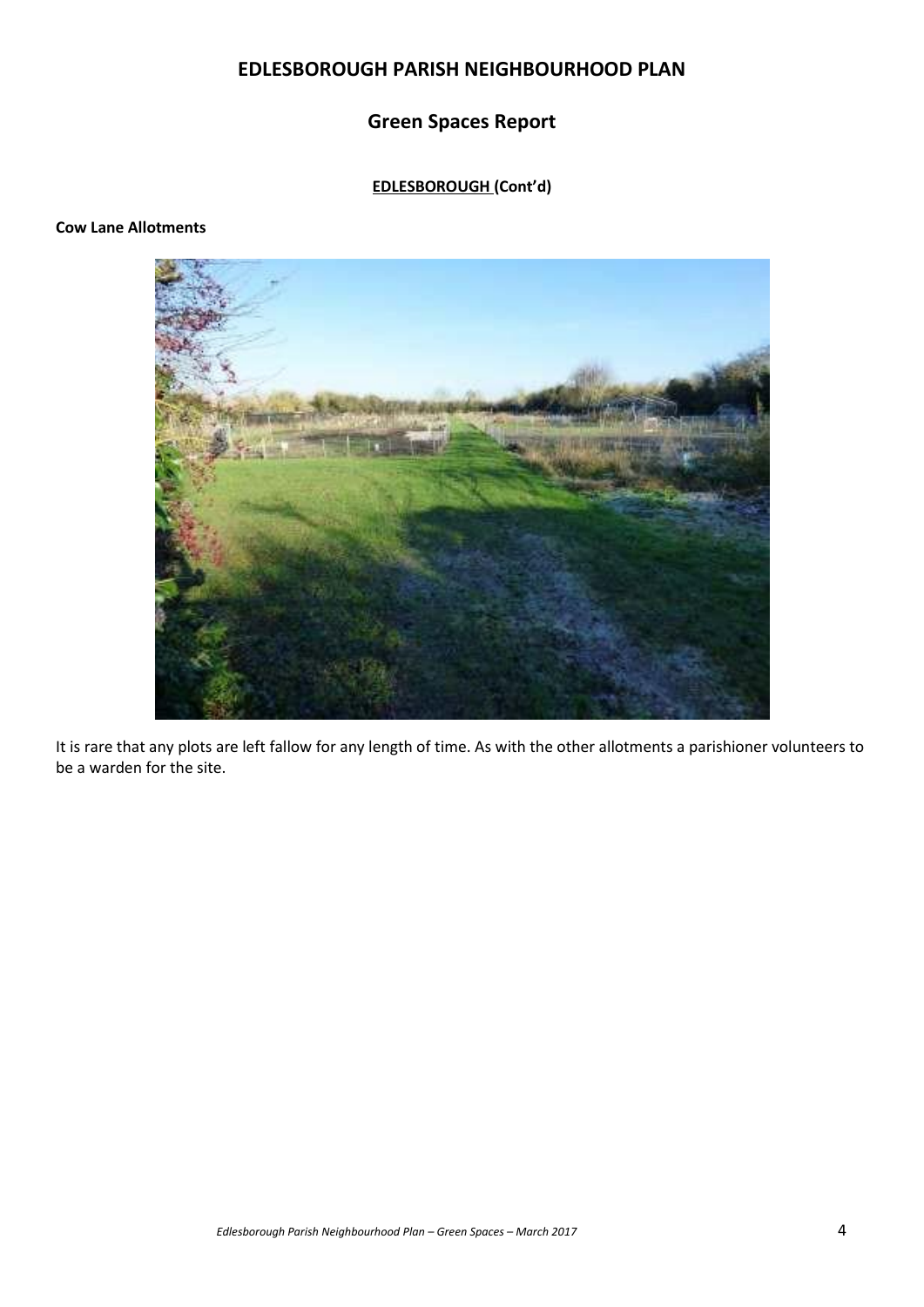## **Green Spaces Report**

### **DAGNALL**

### **Recreation Ground**



The principal space in the village is the Recreation Ground. It lies at the northern edge of the village and is flanked on three sides by existing development.

The space is used for village events also.



This ground is owned and administered by the Dagnall Village Hall Committee. The ground encompasses a football field, a running track and a children's play area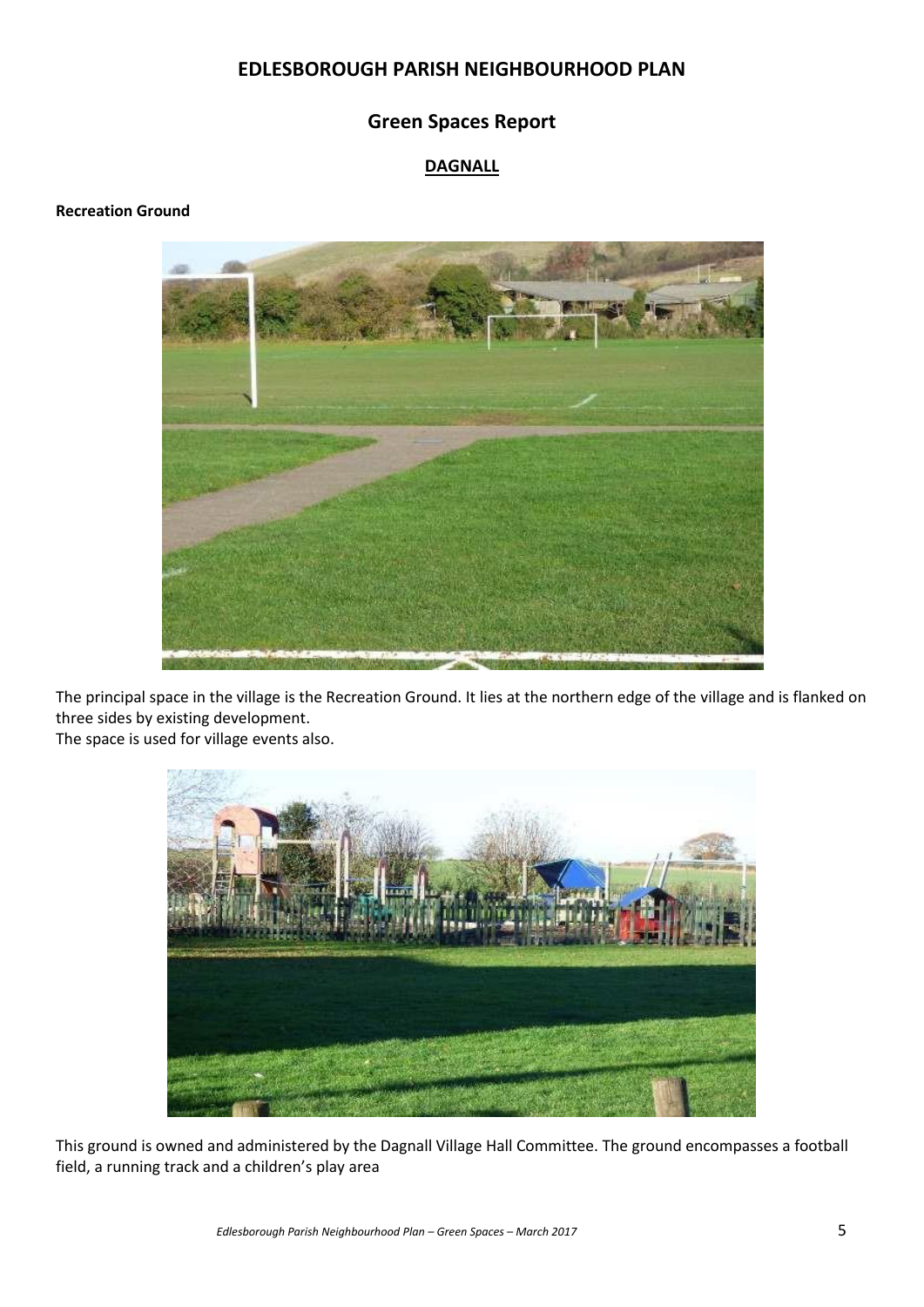# **Green Spaces Report**

# **DAGNALL (Cont'd)**

### **Dagnall Allotments**



The Dagnall Allotments are well used and there is a thriving community with a warden. The allotments are fully utilised.